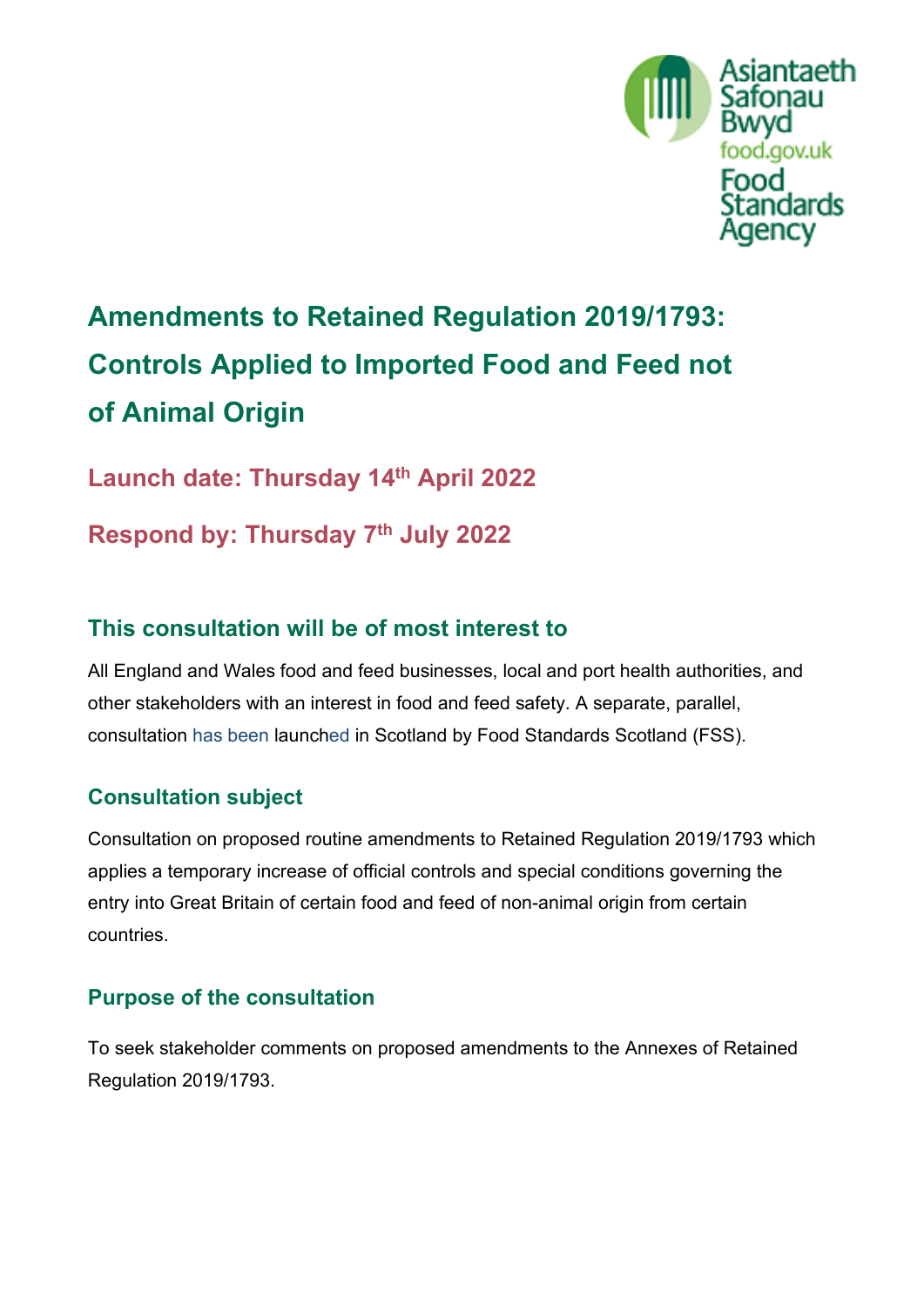### **How to respond**

Responses to this consultation should be marked 'Regulation 2019/1793 consultation' and be sent to **[imported.food@food.gov.uk](mailto:imported.food@food.gov.uk)** (in England) or **[LASupportWales@food.gov.uk](mailto:LASupportWales@food.gov.uk)** (in Wales).

# **Details of consultation**

### **Introduction**

When the UK left the EU, imported food legislation that was in force at the time was retained and domesticated for it to remain operable. Prior to the UK exit from the EU, routine updates to EU imported food legislation, made by the European Commission, were directly applicable in the UK. Moving forwards, the appropriate authorities in GB are now responsible for reviewing and amending the legislation as required. The appropriate authorities are the Secretary of State in England, Welsh Ministers in Wales and Scottish Ministers in Scotland. The appropriate authority is required to review the lists set out in the Annexes of the Regulation on a regular basis in order to consider new information related to risks and non-compliance

The FSA in England and Wales and Food Standards Scotland (FSS) in Scotland have carried out a joint review of the Annexes contained in the legislation. This is the first such review since the UK departed the EU and this consultation is to seek views on our proposed amendments to the Regulation. Amending the current controls will require a Statutory Instrument to be laid in each country.

This review is delivered through the joint FSA and Food Standard Scotland (FSS) risk analysis process so that Ministers can make risk management decisions based on the FSA/FSS recommendations.

It should be noted that decisions and changes to controls of imported food and feed from third countries will only apply to Great Britain (GB) and not Northern Ireland due to the supremacy of EU food and feed law in Northern Ireland under the Northern Ireland Protocol.

2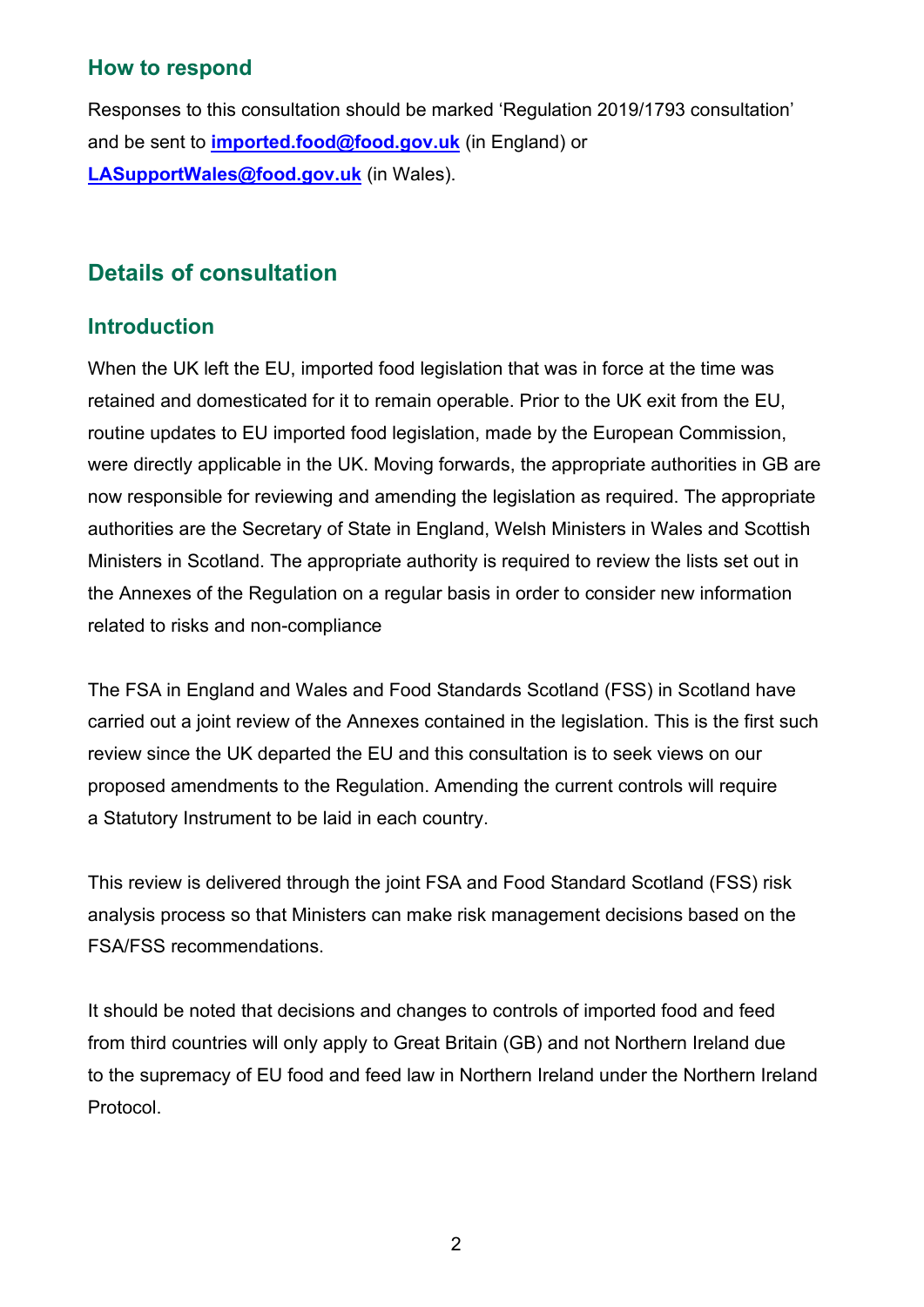#### **Current controls**

Most food and feed of non-animal origin can be imported into GB without additional, enhanced controls. However, imports of higher risk food and feed of non-animal origin from certain countries can only enter GB through appropriately approved Border Control Posts (BCP) where official controls are undertaken such as documentary, identity and physical examinations including sampling. A higher risk product is food or feed that is identified as either a known, or an emerging risk to public health. This may be due to the presence of pathogens, contaminants and toxins including aflatoxins.

Retained Regulation 2019/1793 sets out lists of higher risk food and feed of non-animal origin in its Annexes.

Consignments of food and feed listed in Annex I of Regulation 2019/1793 are subject to a temporary increase of official controls at BCPs on entry into GB and at control points.

Annex II of Regulation 2019/1793 sets out the list of consignments of food and feed from certain third countries subject to special conditions for the entry into GB due to contamination risk by mycotoxins, including aflatoxins, pesticide residues, pentachlorophenol and dioxins, and microbiological contamination.

Food and feed listed in Annex IIa is suspended from entry into GB.

#### **Review**

This is the first review of high-risk food and feed not of animal origin by the FSA and FSS since the UK left the EU. The review has followed the risk analysis process established by the FSA and FSS. All recommendations have been developed and considered through a four-nation expert working group and agreed by officials in Scotland, Wales, England, and Northern Ireland. It is noted under the terms of the Northern Ireland Protocol under the UK's Withdrawal Agreement with the EU, Northern Ireland will continue to apply EU regulations in this area.

Detailed risk assessments for commodities and countries have been considered by the FSA and FSS as well as supporting evidence such as Border Notifications and sampling data. All proposed recommendations are science and evidence based.

3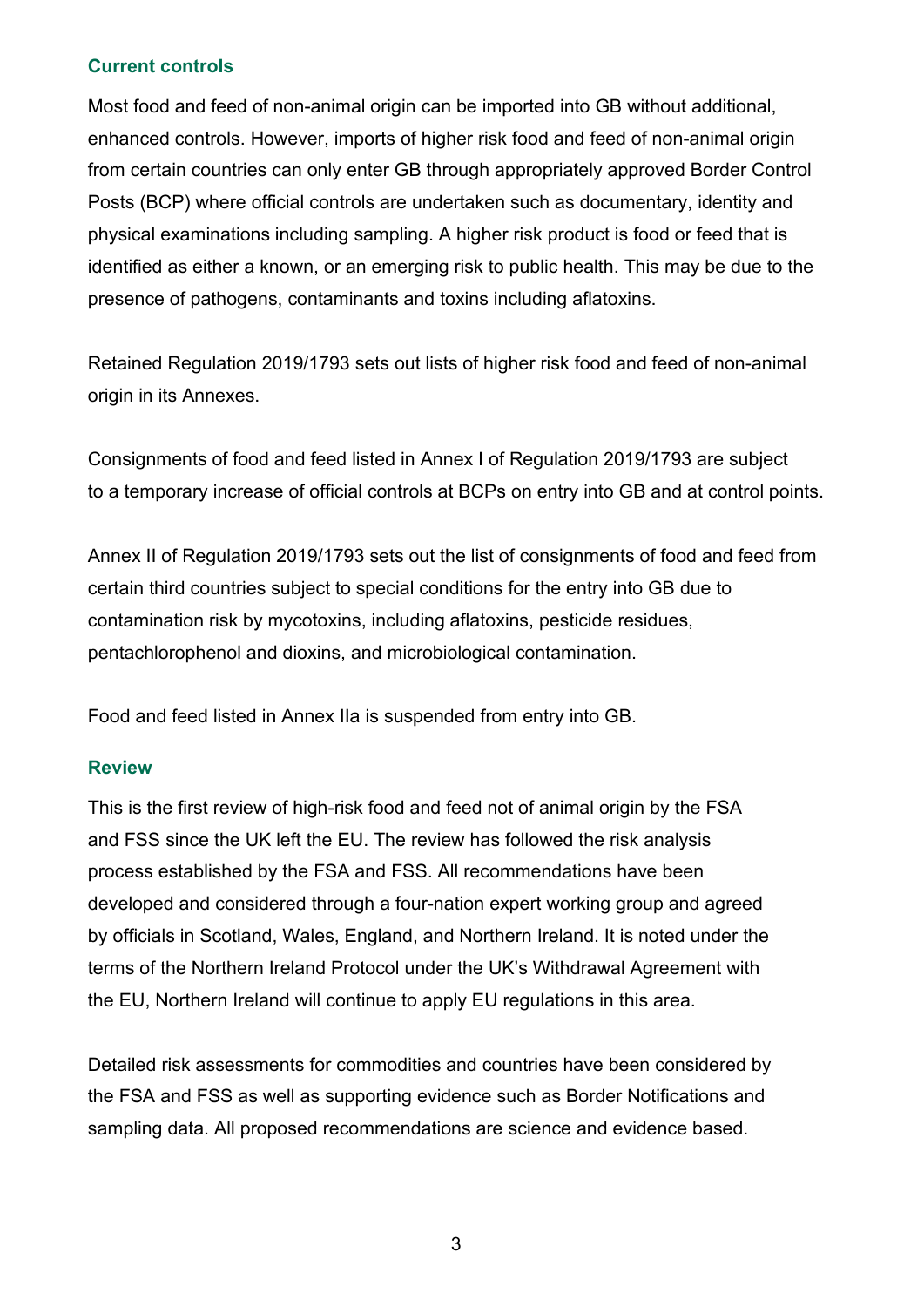The proposed recommendations have been subject to an assessment of the risks by the FSA and FSS. This includes a detailed analysis of GB import data which identifies the volume of such imports, sampling results, number of consignments found to be non-compliant with GB food and feed safety requirements, expected consumer exposure and the risk it may present to public health. The assessment also considers other intelligence from international authorities and peer reviewed literature.

#### **Main proposals:**

The expert working group has developed a set of recommendations concerning commodities that in our view, require changes to the level of official controls. The proposed recommendations can be found in the 'impacts' section of this document. Certain commodities where the evidence suggests that increased official controls are no longer necessary because the risk has been effectively managed by improved compliance, will be removed from the lists while others will increase or decrease in their checking frequency depending on the level of risk posed. Adjustments are proposed to reflect food and feed safety risks, ensuring consumers in GB continue to have access to safe imported food.

We propose to make these recommendations to Ministers. Food safety is a devolved matter and the final decision will be made by ministers in each devolved country.

Secondary legislation will be required to be laid in each country to amend retained Regulation 2019/1793. It is intended that legislation to implement the outcome of this review will come into force in the autumn of 2022.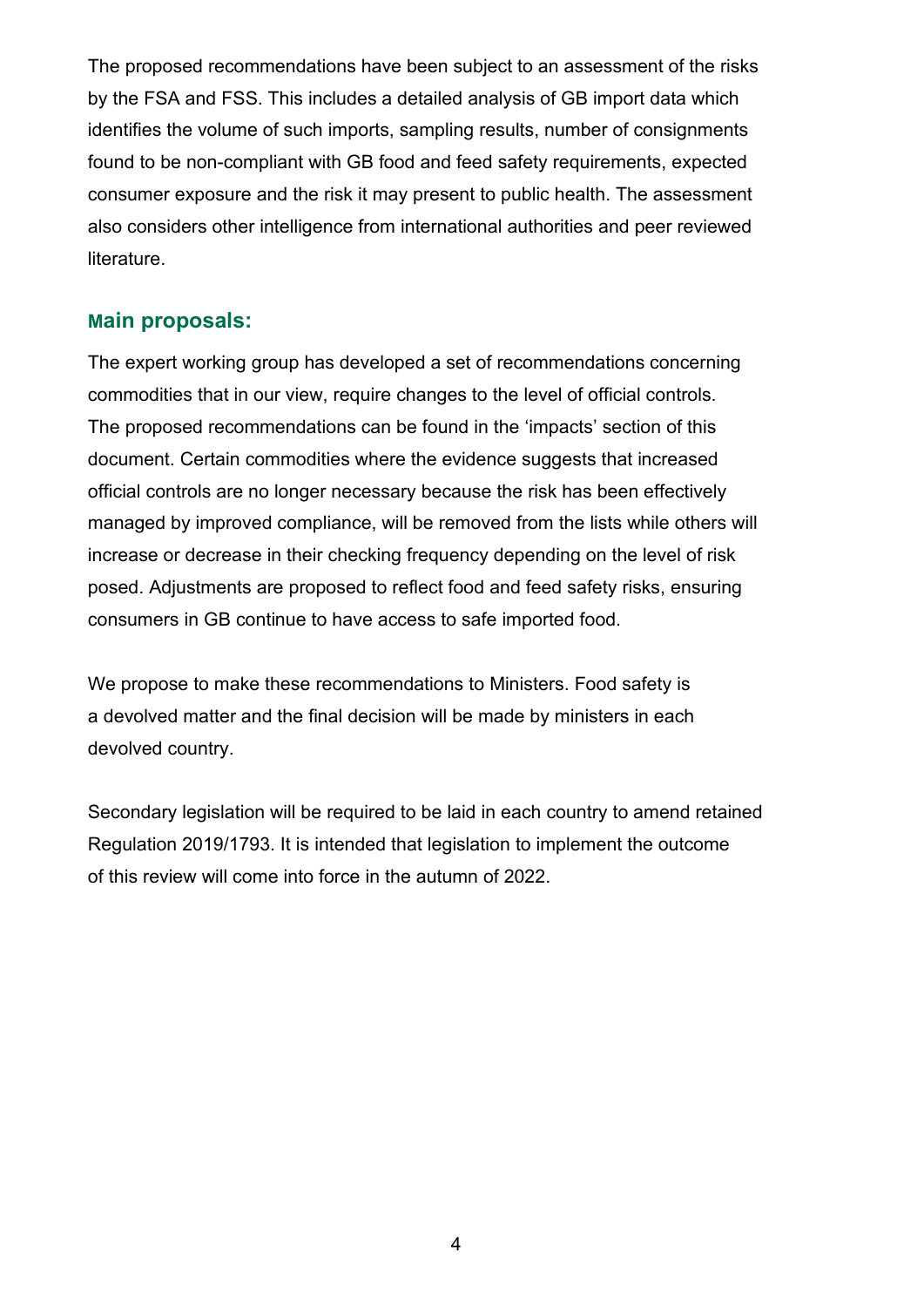### **Impacts**

The proposed amendment incorporates 26 individual updates, which are explained in the table overleaf, and summarised as follows:

- 3 products have been removed from the scope of the controls. We have been monitoring compliance levels of these commodities since they were listed in the Annexes several years ago. Data obtained through our Early Warning System (EWS) and via border and other notifications indicates that the level of risk has significantly reduced. Based on our assessment of the data it is no longer necessary to have these enhanced controls in place as it shows with a high level of certainty that removal of the controls represents a negligible risk to public health. Therefore, there is no justification to keeping the current measures in place.
- 5 products will be subjected to reduced checks. Having already subjected these commodities to the highest level of enhanced controls over a number of years, we have gathered sufficient data to have increasing confidence that the level of compliance is improving. These products will be subject to this level of monitoring until we are satisfied the risk posed has reduced further.
- 14 products will be subjected to increased enhanced controls because we have concerns about the risk they pose to public health. These commodities have been subjected to monitoring and surveillance at GB border control posts over several years. The information obtained from these controls in addition to data from other countries, indicates that levels of non-compliance is not improving therefore more stringent controls, placing the emphasis on the exporting country to provide assurances about the product, are deemed necessary at this time.
- The introduction of 4 new products that require enhanced controls to be carried out due to concerns that they present a risk to public health. These commodities have been identified through EWS as well as sampling data and intelligence from other sources. The products will be subject to a proportionate level of monitoring at GB border control posts to gather evidence which will be used to justify either removing them from the controls altogether or increasing the level of checks undertaken.

Commodities listed in Annex I to the Regulation are temporarily controlled to help build a picture of whether more stringent measures might be required later. As such any impacts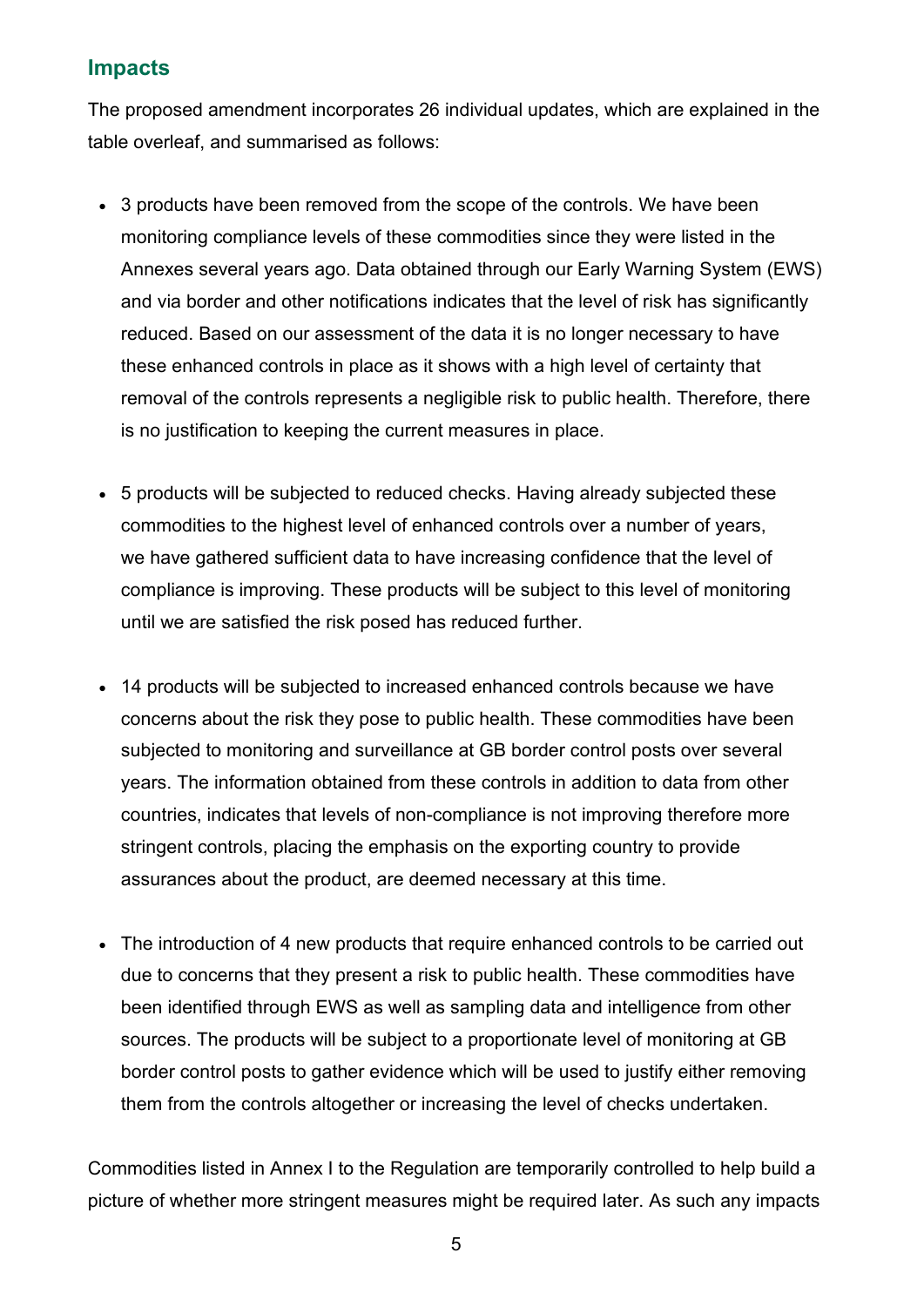are likely to be short term. Commodities contained in Annex II to the Regulation are more static in nature but are included in the biannual review and once the level of risk changes, the level of control is amended. Commodities listed in the Annexes to Regulation 2019/1793 are risk based and therefore relate only to the specified country(s) of origin. UK importers may therefore import from other countries across the globe whose products are not identified as 'high risk' and where import controls do not apply.

Local and Port Health Authorities are likely to have some nominal familiarisation costs associated with the routine updates. The delivery of official controls undertaken at the border can be recovered through the levy of fees and charges. High risk commodities can only be imported through already established BCPs in GB.

For the reasons outlined, an impact assessment has not been produced for these Regulations which the FSA has certified as being below the *de minimis* threshold of +/- £5m equivalent annual net direct cost to business.

The identification of the food and feed listed in the Annexes are made on the basis of the codes from the Combined Nomenclature and TARIC sub-division.

Proposed recommendations are set out in the following Table.

#### **Commodities removed from controls**

| <b>Commodity</b>                                                                           | Country       | <b>Hazard</b>                       | <b>Risk Management</b><br>recommendation |
|--------------------------------------------------------------------------------------------|---------------|-------------------------------------|------------------------------------------|
| Goji berries (Food)<br>ex 0813 40 95 10,<br>ex 0810 90 75 10                               | China         | <b>Pesticide</b><br><b>residues</b> | Annex I - Delist                         |
| <b>Dried grapes</b><br>(Food)<br>0806 20                                                   | <b>Turkey</b> | <b>Ochratoxin A</b>                 | Annex I - Delist                         |
| Pistachios (Food and<br>Feed)<br>0802 51 00, 0802 52 00<br>ex 2008 19 13,<br>ex 2008 19 93 | <b>USA</b>    | <b>Aflatoxins</b>                   | Annex I - Delist                         |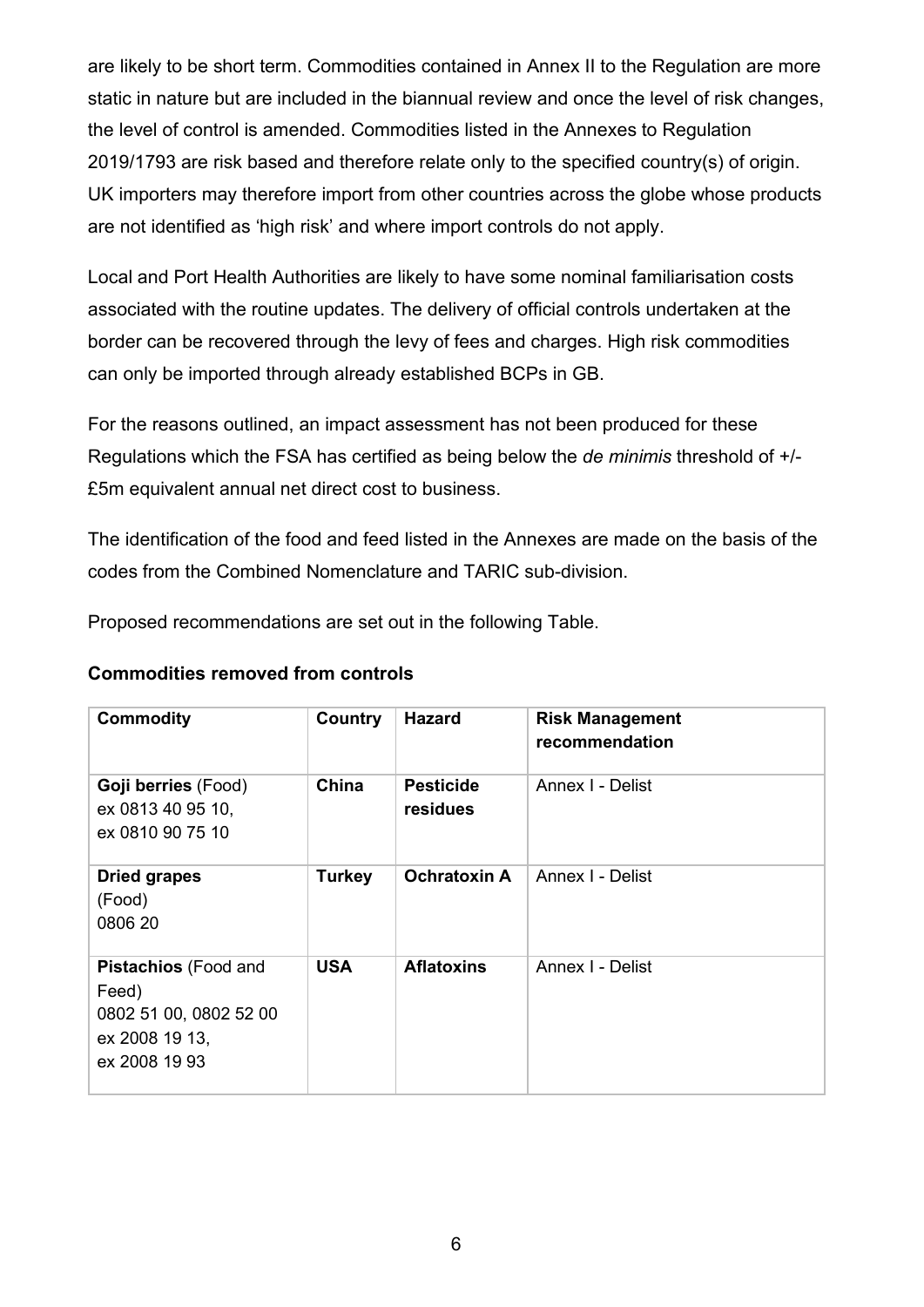# **Commodities subject to reduced checks**

| <b>Commodity</b>                                                                                                                                                                                                                                                                                                                                                                                                                                                                                                                                                                                                                                                                                                                   | <b>Country</b> | <b>Hazard</b>     | <b>Risk Management</b><br>recommendation                                                    |
|------------------------------------------------------------------------------------------------------------------------------------------------------------------------------------------------------------------------------------------------------------------------------------------------------------------------------------------------------------------------------------------------------------------------------------------------------------------------------------------------------------------------------------------------------------------------------------------------------------------------------------------------------------------------------------------------------------------------------------|----------------|-------------------|---------------------------------------------------------------------------------------------|
| <b>Groundnuts</b> (Food and Feed)<br>1202 41 00, 1202 42 00, 2008<br>11 10, 2008 11 91; 2008 11<br>96; 2008 11 98, 2305 00 00,<br>ex 1208 90 00 20                                                                                                                                                                                                                                                                                                                                                                                                                                                                                                                                                                                 | <b>Brazil</b>  | <b>Aflatoxins</b> | Move from Annex II to Annex I at<br>10% identity and physical checks                        |
| <b>Groundnuts (Food and Feed)</b><br>1202 41 00, 1202 42 00, 2008<br>11 10, 2008 11 91; 2008 11<br>96; 2008 11 98, 2305 00 00,<br>ex 1208 90 00 20                                                                                                                                                                                                                                                                                                                                                                                                                                                                                                                                                                                 | China          | <b>Aflatoxins</b> | Move from Annex II to Annex I -<br>decrease from 20% to 10% identity<br>and physical checks |
| Hazelnuts (Food and Feed)<br>0802 21 00, 0802 22 00,<br>ex 0813 50 39 70,<br>ex 0813 50 91 70,<br>ex 0813 50 99 70,<br>ex 2007 10 10 70,<br>ex 2007 10 99 40,<br>ex 2007 99 39 05;06,<br>ex 2007 99 50 33,<br>ex 2007 99 97 23,<br>ex 2008 19 12 15,<br>ex 2008 97 14 15,<br>ex 2008 97 16 15,<br>ex 2008 97 18 15,<br>ex 2008 97 32 15.<br>ex 2008 97 34 15,<br>ex 2008 97 36 15,<br>ex 2008 97 38 15,<br>ex 2008 97 51 15,<br>ex 2008 97 59 15,<br>ex 2008 97 72 15,<br>ex 2008 97 74 15,<br>ex 2008 97 76 15,<br>ex 2008 97 78 15,<br>ex 2008 97 92 15,<br>ex 2008 97 93 15,<br>ex 2008 97 94 15,<br>ex 2008 97 96 15,<br>ex 2008 97 97 15,<br>ex 2008 97 98 15,<br>ex 2008 19 12 30,<br>ex 2008 19 19 30,<br>ex 2008 19 92 30, | <b>Turkey</b>  | <b>Aflatoxins</b> | Move from Annex II to Annex I at<br>5% identity and physical checks                         |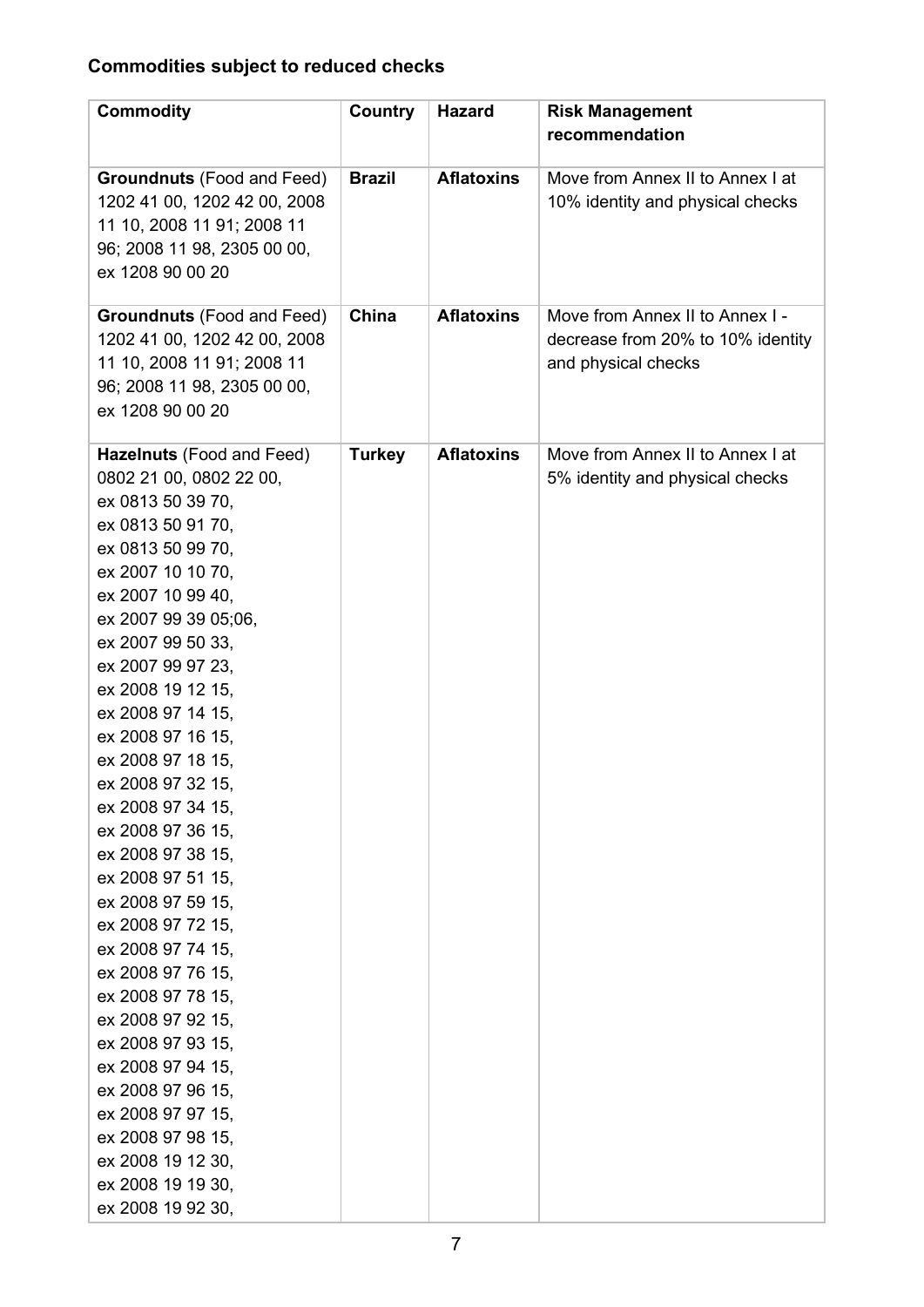| <b>Commodity</b>                  | Country         | <b>Hazard</b>     | <b>Risk Management</b><br>recommendation |
|-----------------------------------|-----------------|-------------------|------------------------------------------|
| ex 2008 19 95 20,                 |                 |                   |                                          |
| ex 2008 19 99 30,                 |                 |                   |                                          |
| ex 1106 30 90 40,                 |                 |                   |                                          |
| ex 1515 90 99 20                  |                 |                   |                                          |
| <b>Betel leaves (Piper betle)</b> | <b>Banglad</b>  | <b>Salmonella</b> | Move from Annex IIa to Annex II at       |
| (Food)                            | esh             |                   | 50% identity and physical checks         |
| 1404 90 00 10                     |                 |                   |                                          |
| <b>Sesamum seeds (Food)</b>       | <b>Ethiopia</b> | <b>Salmonella</b> | Move from Annex I to Annex II at         |
| 1207 40 90                        |                 |                   | 50% identity and physical checks         |

# **Commodities subject to increased enhanced controls**

| <b>Commodity</b>                                                                                                                                      | <b>Country</b>  | <b>Hazard</b>                | <b>Risk Management</b><br>recommendation                                        |
|-------------------------------------------------------------------------------------------------------------------------------------------------------|-----------------|------------------------------|---------------------------------------------------------------------------------|
| <b>Black pepper (Piper nigrum)</b><br>(Food)<br>ex 0904 11 00 10                                                                                      | <b>Brazil</b>   | <b>Salmonella</b>            | Annex I - Increase from 20% to<br>50% identity and physical checks              |
| <b>Peppers of the Capsicum</b><br>species (other than sweet)<br>(Food)<br>ex 0709 60 99 20, ex 0710 80<br>59 20                                       | <b>Thailand</b> | <b>Pesticide</b><br>residues | Annex I - Increase from 10% to<br>20% identity and physical checks              |
| <b>Groundnuts (Food and Feed)</b><br>1202 41 00, 1202 42 00,<br>2008 11 10, 2008 11 91,<br>2008 11 96, 2008 11 98,<br>2305 00 00,<br>ex 1208 90 00 20 | India           | <b>Aflatoxins</b>            | Annex II - Increase from 10% to<br>50% identity and physical checks             |
| Sesamum seeds (Food)<br>1207 40 90                                                                                                                    | <b>Ethiopia</b> | <b>Salmonella</b>            | Move from Annex I to Annex II at<br>50% identity and physical checks            |
| Okra (Food)<br>ex 0709 99 90 20<br>ex 0710 80 95 30                                                                                                   | India           | <b>Pesticide</b><br>residues | Annex I - Increase from 10% to<br>20% physical identity and physical<br>checks  |
| Sesamum seeds (Food)<br>1207 40 90                                                                                                                    | <b>Sudan</b>    | <b>Salmonella</b>            | Annex II - Increase from 20% to<br>50% physical identity and physical<br>checks |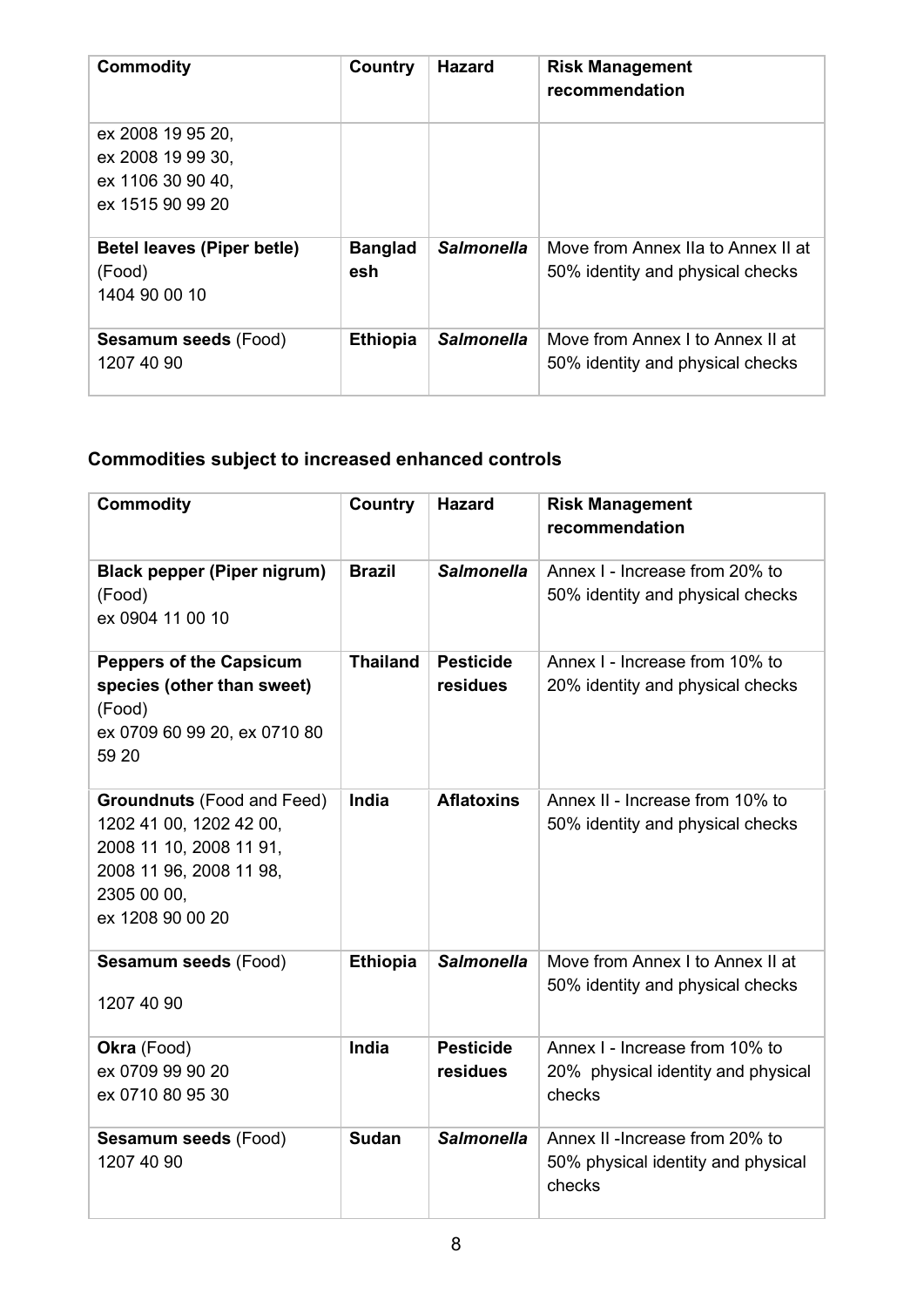| <b>Commodity</b>                                                                                                                                                                    | <b>Country</b>  | <b>Hazard</b>                | <b>Risk Management</b><br>recommendation                             |
|-------------------------------------------------------------------------------------------------------------------------------------------------------------------------------------|-----------------|------------------------------|----------------------------------------------------------------------|
| <b>Peppers of the Capsicum</b><br>species (sweet or other than<br>sweet) (Food)<br>0904 21 10<br>ex 0904 21 90 20<br>ex 0904 22 00 11,19<br>ex 2005 99 10 10,90<br>ex 2005 99 80 94 | Sri<br>Lanka    | <b>Aflatoxins</b>            | Move from Annex I to Annex II at<br>50% identity and physical checks |
| <b>Oranges (Food)</b><br>0805 10                                                                                                                                                    | <b>Turkey</b>   | <b>Pesticide</b><br>residues | Annex I - Increase from 10% to<br>20% identity and physical checks   |
| Mandarins, clementine,<br>willkings similar citrus<br>hybrids (Food)<br>0805 21, 0805 22, 0805 29                                                                                   | <b>Turkey</b>   | <b>Pesticide</b><br>residues | Annex I - Increase from 5% to 20%<br>identity and physical checks    |
| <b>Sweet Peppers (Capsicum</b><br>annuum) (Food)<br>0709 60 10<br>0710 80 51                                                                                                        | <b>Turkey</b>   | <b>Pesticide</b><br>residues | Annex I increase from 10% to 20%<br>identity and physical checks     |
| Vine leaves (Food)<br>ex 2008 99 99 11, 19                                                                                                                                          | <b>Turkey</b>   | <b>Pesticide</b><br>residues | Annex II - Increase from 20% to<br>50% identity and physical checks  |
| Jackfruit (Food)<br>ex 0810 90 20 20                                                                                                                                                | <b>Malaysia</b> | <b>Pesticide</b><br>residues | Annex I - Increase from 20% to<br>50% identity and physical checks   |
| <b>Peppers of the Capsicum</b><br>species (other than sweet)<br>(Food)<br>ex 0709 60 99<br>ex 0710 80 59                                                                            | <b>Uganda</b>   | <b>Pesticide</b><br>residues | Annex I -Increase from 20% to<br>50% identity and physical checks    |
| <b>Groundnuts</b> (Food and Feed)<br>1202 41 00, 1202 42 00<br>2008 11 10, 2008 11 91<br>2008 11 96, 2008 11 98<br>ex 1208 90 00 20, 2305 00 00                                     | <b>USA</b>      | <b>Aflatoxins</b>            | Annex I - Increase from 10% to<br>20% identity and physical checks   |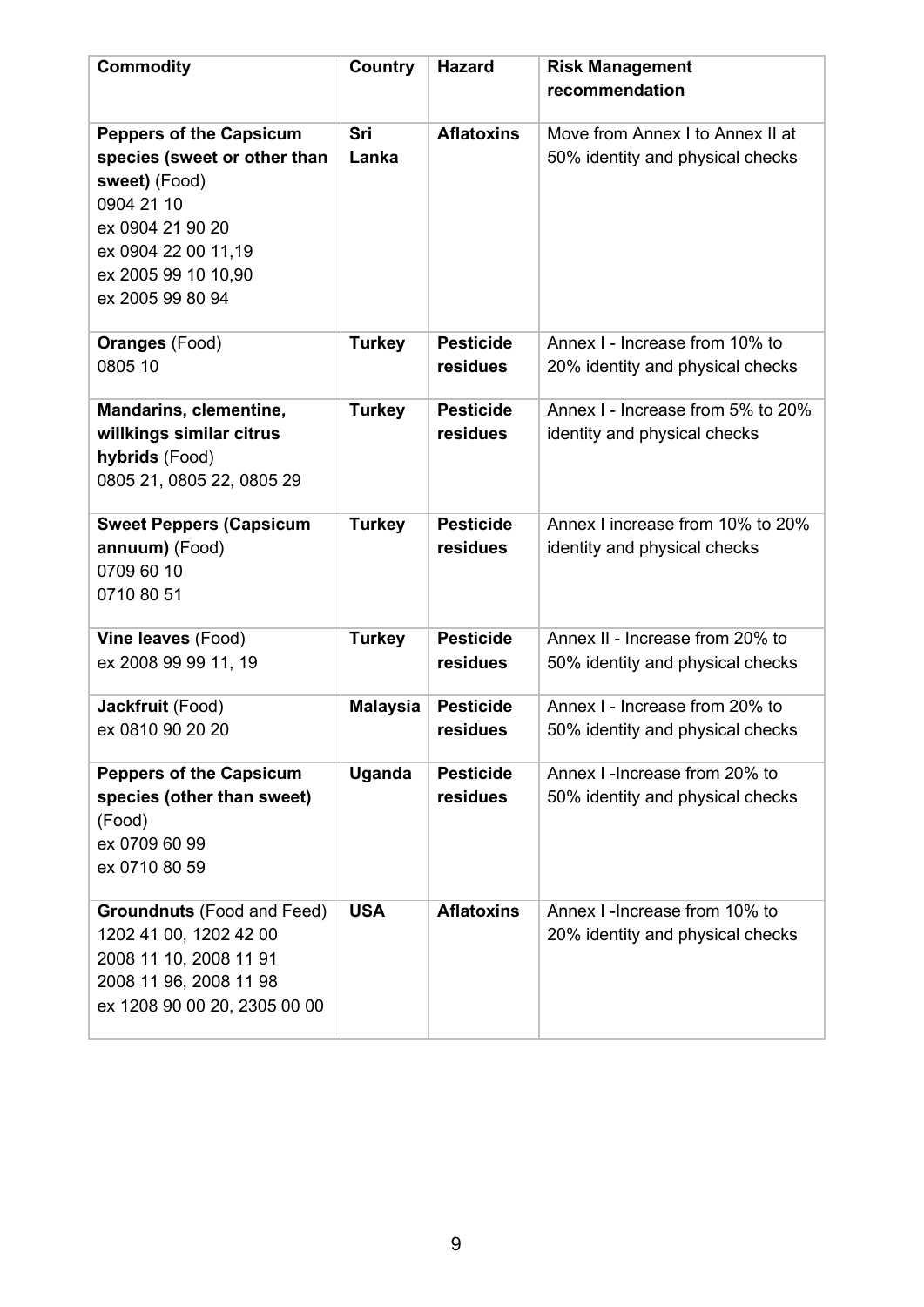#### **New products requiring enhanced controls**

| <b>Commodity</b>                                                                                                                                   | Country         | <b>Hazard</b>                | <b>Risk Management</b><br>recommendation              |
|----------------------------------------------------------------------------------------------------------------------------------------------------|-----------------|------------------------------|-------------------------------------------------------|
| <b>Groundnuts</b> (Food and Feed)<br>1202 41 00, 1202 42 00, 2008<br>11 10, 2008 11 91; 2008 11<br>96; 2008 11 98, 2305 00 00,<br>ex 1208 90 00 20 | <b>Brazil</b>   | <b>Pesticide</b><br>residues | Add to Annex I at 20% identity and<br>physical checks |
| Lemons (Food)<br>0805 50 10                                                                                                                        | <b>Turkey</b>   | <b>Pesticide</b><br>residues | Add to Annex I at 20% identity and<br>physical checks |
| <b>Peppers of the Capsicum</b><br>species (other than sweet)<br>(Food)<br>ex 709 60 99 20<br>ex 710 80 59 20                                       | <b>Turkey</b>   | <b>Pesticide</b><br>residues | Add to Annex I at 20% identity and<br>physical checks |
| <b>Betel leaves (Piper betle)</b><br>(Food)<br>1404 90 00                                                                                          | <b>Thailand</b> | <b>Salmonella</b>            | Add to Annex I at 10% identity and<br>physical checks |

#### **Notes:**

- The identification of the food and feed products listed in Annexes I, II and IIa for official controls are made based on the codes from the Combined Nomenclature and TARIC sub-division indicated in the Annexes. Identity and physical checks, including sampling and laboratory analysis of food and feed listed in the Annexes at a frequency set out in Annexes.
- Consignments of food and feed listed in Annex I of Regulation 2019/1793 are subject to temporary increase of official controls at Border Control Posts at entry into Great Britain and at control points. Annex II of Regulation 2019/1793 sets out the list of consignments of food and feed from certain third countries subject to special conditions for the entry into Great Britain due to contamination risk by mycotoxins, including aflatoxins, pesticide residues, pentachlorophenol, and dioxins, and due to microbiological contamination. Food and feed listed in Annex IIa is suspended from entry into Great Britain.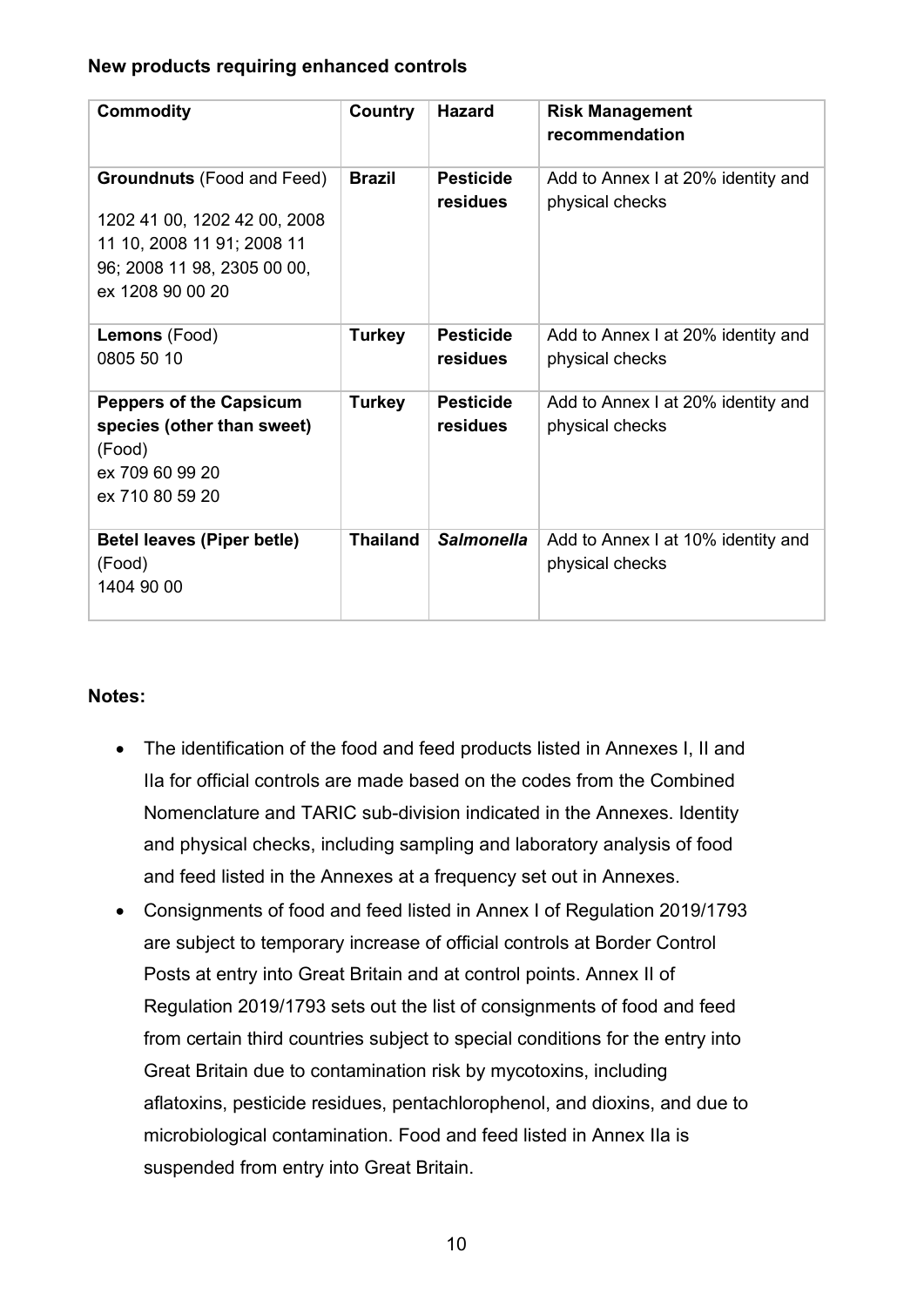## **Engagement and Consultation Process**

This consultation will remain open for 12 weeks until Thursday  $7<sup>th</sup>$  July 2022. Once the consultation has ended, a full review will be undertaken of the results and a consultation report will be published.

#### **Questions asked in this consultation:**

- 1. Do you have any comments on the country/commodity recommendations that are being proposed to amend retained Regulations 2019/1793?
- 2. Are you aware of any impacts of the proposed commodity amendments that have not been identified in this consultation?

### **Responses**

Responses are required by 5pm on Thursday  $7<sup>th</sup>$  July 2022. Please state, in your response, whether you are responding as a private individual or on behalf of an organisation/company (including details of any stakeholders your organisation represents).

**Please send your response,** marked 'Regulation 2019/1793 consultation' to **[imported.food@food.gov.uk](mailto:imported.food@food.gov.uk)** (England) or **[LASupportWales@food.gov.uk](mailto:LASupportWales@food.gov.uk)** (Wales).

For information on how the FSA handles your personal data, please refer to the Consultation privacy notice at [https://www.food.gov.uk/about-us/privacy-notice](https://www.food.gov.uk/about-us/privacy-notice-consultations)[consultations'](https://www.food.gov.uk/about-us/privacy-notice-consultations).

### **Further information**

If you require a more accessible format of this document please send details to the named contact for responses to this consultation and your request will be considered.

This consultation has been prepared in accordance with [HM Government consultation](http://www.gov.uk/government/publications/consultation-principles-guidance)  [principles.](http://www.gov.uk/government/publications/consultation-principles-guidance)

Thank you on behalf of the Food Standards Agency for participating in this public consultation.

Yours,

David Lowe, Imports and Exports Strategy Manager

Owen Lewis, FSA Wales